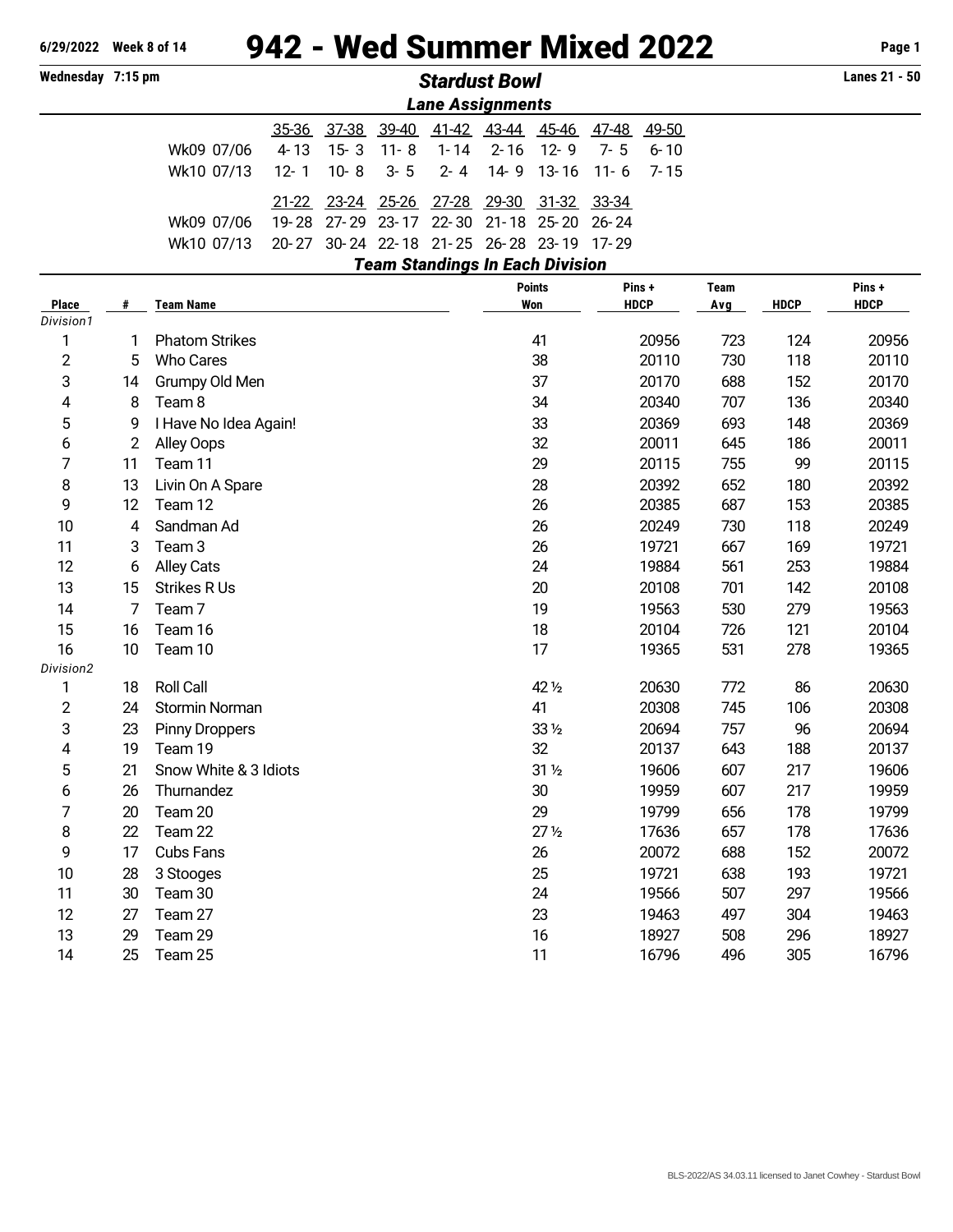## *Review of Last Week's Bowling.....*

|           |                       | <b>HDCP</b> | <b>HDCP</b> | <b>HDCP</b> | <b>HDCP</b> | <b>Last Wk</b> |       |                       | <b>HDCP</b> | <b>HDCP</b> | <b>HDCP</b> | <b>HDCP</b> | <b>Last Wk</b> |
|-----------|-----------------------|-------------|-------------|-------------|-------------|----------------|-------|-----------------------|-------------|-------------|-------------|-------------|----------------|
| Lanes     | Team Name             | $-1-$       | -2-         | -3-         | Total       | <b>WON</b>     |       | Team Name             | $-1-$       | -2-         | -3-         | Total       | <b>WON</b>     |
| 35-36     | Alley Cats            | 753         | 848         | 883         | 2484        | 3              | <---> | Team 7                | 863         | 848         | 800         | 2511        | 4              |
| 37-38     | Team 11               | 756         | 868         | 816         | 2440        | 3              | <---> | <b>Phatom Strikes</b> | 816         | 764         | 846         | 2426        | 4              |
| 39-40     | Alley Oops            | 818         | 770         | 814         | 2402        | 5              | <---> | Grumpy Old Men        | 753         | 834         | 781         | 2368        | 2              |
| 41-42     | Team 8                | 866         | 849         | 881         | 2596        | 4              | <---> | I Have No Idea Again! | 849         | 944         | 846         | 2639        | 3              |
| 43-44     | Team 10               | 784         | 878         | 823         | 2485        | 2              | <---> | Team 12               | 754         | 933         | 868         | 2555        | 5              |
| 45-46     | Who Cares             | 743         | 879         | 881         | 2503        | 4              | <---> | Sandman Ad            | 915         | 846         | 817         | 2578        | 3              |
| 47-48     | Strikes R Us          | 829         | 765         | 857         | 2451        | 0              | <---> | Livin On A Spare      | 848         | 845         | 937         | 2630        |                |
| 49-50     | Team 16               | 849         | 842         | 778         | 2469        | 2              | <---> | Team 3                | 798         | 856         | 863         | 2517        | 5              |
| $21 - 22$ | Snow White & 3 Idiots | 878         | 799         | 746         | 2423        | 2              | <---> | Cubs Fans             | 822         | 856         | 876         | 2554        | 5              |
| $23 - 24$ | Thurnandez            | 836         | 807         | 858         | 2501        | 5              | <---> | Team 22               | 859         | 775         | 831         | 2465        | 2              |
| 25-26     | Team 19               | 849         | 918         | 878         | 2645        | 4              | <---> | Stormin Norman        | 914         | 900         | 837         | 2651        | 3              |
| $27 - 28$ | 3 Stooges             | 805         | 894         | 823         | 2522        | 5              | <---> | Team 29               | 806         | 825         | 771         | 2402        | 2              |
| 29-30     | Team 27               | 771         | 872         | 869         | 2512        |                | <---> | Team 25               | Ω           | $\theta$    | $\theta$    | Ω           | <sup>0</sup>   |
| $31 - 32$ | Team 30               | 745         | 836         | 916         | 2497        | 3              | <---> | Roll Call             | 807         | 875         | 774         | 2456        | 4              |
| 33-34     | <b>Pinny Droppers</b> | 763         | 834         | 894         | 2491        | 2              | <---> | Team 20               | 830         | 856         | 869         | 2555        | 5              |

## *Last Week's Top Scores*

## *Team Division #1 - Division1*

|       | Team Handicap Game              | Team Handicap Series |                        |                       |                     | Team Scratch Game      | Team Scratch Series |                         |  |  |
|-------|---------------------------------|----------------------|------------------------|-----------------------|---------------------|------------------------|---------------------|-------------------------|--|--|
|       | 944   Have No Idea Again!       |                      |                        | 2630 Livin On A Spare |                     | 795 Sandman Ad         |                     | 2179 Team 8             |  |  |
| 933   | Team 12                         | 2517                 | Team 3                 |                       |                     | 776 Team 11            | 2167                | Who Cares               |  |  |
| 883   | Alley Cats                      |                      | 2511 Team 7            |                       |                     | 730 Team 16            | 2063                | <b>Phatom Strikes</b>   |  |  |
|       | Team Division #2 - Division2    |                      |                        |                       |                     |                        |                     |                         |  |  |
|       | Team Handicap Game              | Team Handicap Series |                        |                       | Team Scratch Game   | Team Scratch Series    |                     |                         |  |  |
|       | 918 Team 19                     | 2651                 |                        | Stormin Norman        | 800                 | <b>Pinny Droppers</b>  |                     | 2216 Roll Call          |  |  |
|       | 916 Team 30                     | 2555                 | Team 20                |                       | 722.                | Cubs Fans              | 1943                | 3 Stooges               |  |  |
| 878   | Snow White & 3 Idiots           | 2512                 | Team 27                |                       |                     | 682<br>Team 22         |                     | Thurnandez              |  |  |
|       | <b>Handicap Game</b>            |                      | <b>Handicap Series</b> |                       | <b>Scratch Game</b> |                        |                     | <b>Scratch Series</b>   |  |  |
| Men   | Mike Ciavarella<br>305          |                      |                        | 753 Charlie Ferris    |                     | Michael Woodrum<br>259 |                     | 694 Nestor Malab        |  |  |
|       | 279<br>Agustin Aguilar          |                      | 734                    | Tommy Reiche          |                     | Dave Grygiel<br>259    |                     | Michael Knudtson<br>668 |  |  |
|       | Anthony Watkins<br>268          |                      |                        | 717 Fred Harris       |                     | 245 Jason Pawlicki     |                     | 652 Dennis Giampaolo    |  |  |
| Women | Daneille Horner<br>268          |                      | 718                    | Kelli Dorsch          |                     | Linda Avent<br>225     |                     | Krystyna Panek<br>607   |  |  |
|       | Kari Galichio<br>259            |                      | 693                    | Karen Kenyon          |                     | Debbie Norman<br>212   |                     | Kim Norman<br>550       |  |  |
|       | <b>Bernadette Taylor</b><br>259 |                      | 690                    | Carol Kay             |                     | Debbie Mahony<br>206   | 531                 | Katelyn Thurnall        |  |  |
|       |                                 |                      |                        |                       |                     |                        |                     |                         |  |  |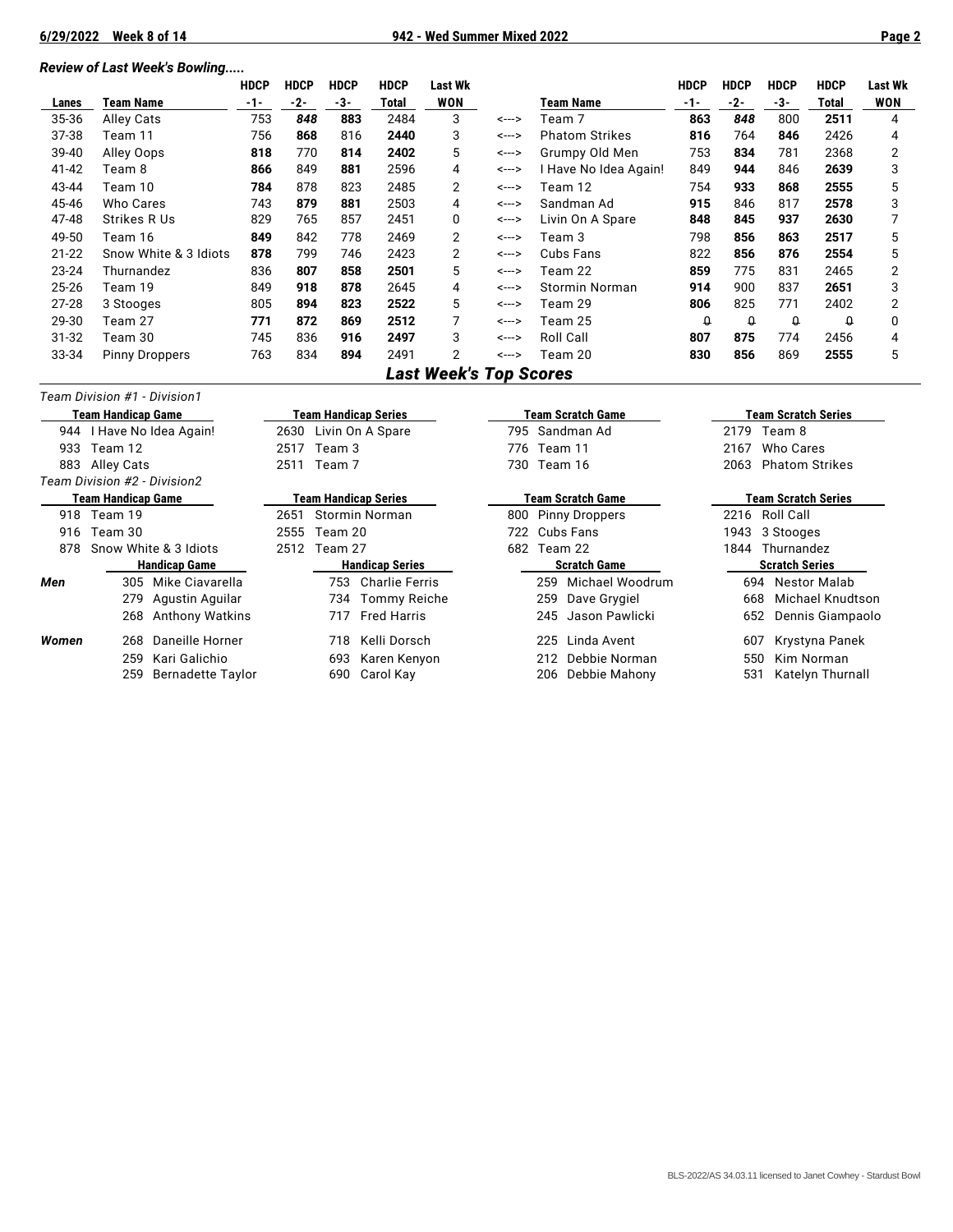÷

## *Season High Scores*

|       | Team Division #1 - Division1<br>Team Handicap Game |                  |          |                  | <b>Team Handicap Series</b> |                  |                          | <b>Team Scratch Game</b>            |                       | <b>Team Scratch Series</b> |    |                 |
|-------|----------------------------------------------------|------------------|----------|------------------|-----------------------------|------------------|--------------------------|-------------------------------------|-----------------------|----------------------------|----|-----------------|
|       | 1005 Sandman Ad                                    |                  |          |                  | 2753 Phatom Strikes         |                  |                          | 941 Team 11                         |                       | 2264 Team 16               |    |                 |
|       | 974 Team 12                                        |                  |          | 2715 Alley Oops  |                             |                  |                          | 813 Team 3                          |                       | 2245 Who Cares             |    |                 |
|       | 961 Livin On A Spare                               |                  |          |                  | 2710 Grumpy Old Men         |                  |                          | 795   Have No Idea Again!           |                       | 2207 Team 8                |    |                 |
|       | Team Division #2 - Division2                       |                  |          |                  |                             |                  |                          |                                     |                       |                            |    |                 |
|       | <b>Team Handicap Game</b>                          |                  |          |                  | <b>Team Handicap Series</b> |                  |                          | <b>Team Scratch Game</b>            |                       | <b>Team Scratch Series</b> |    |                 |
|       | 995 Roll Call                                      |                  |          | 2766 Team 22     |                             |                  |                          | 864 Pinny Droppers                  |                       | 2372 Stormin Norman        |    |                 |
| 935   | Cubs Fans                                          |                  |          | 2645 Team 19     |                             |                  |                          | 736 Team 20                         |                       | 2025 3 Stooges             |    |                 |
|       | 916 Team 30                                        |                  |          | 2635 Thurnandez  |                             |                  |                          | 675 Snow White & 3 Idiots           |                       | 1645 Team 27               |    |                 |
|       | <b>Handicap Game</b>                               |                  |          |                  | <b>Handicap Series</b>      |                  |                          | <b>Scratch Game</b>                 |                       | <b>Scratch Series</b>      |    |                 |
| Men   | 313 Lawrence Roper                                 |                  |          |                  | 810 James Heath             |                  |                          | 298 Dave Grygiel                    |                       | 738 Charlie Ferris         |    |                 |
|       | 311 Tino Aguilar                                   |                  |          |                  | 792 Tyler Taylor            |                  |                          | 289 Carl Pomilia                    |                       | 710 Jason Pawlicki         |    |                 |
|       | Dennis Giampaolo<br>306                            |                  |          | 779              |                             | Dave Thurnall Jr |                          | 278 Michael O'connell               | 706                   | Nestor Malab               |    |                 |
| Women | 309<br>Jan Parzgnat                                |                  |          | 829              | Jean Schrilla               |                  |                          | 269 Krystyna Panek                  | 659                   | Linda Avent                |    |                 |
|       | 275 Karen Kenyon                                   |                  |          | 730              | Carol Kay                   |                  |                          | 250 Debbie Norman                   | 637                   | Jordan Tiberi              |    |                 |
|       | Michele Pochay<br>274                              |                  |          |                  | 718 Kelli Dorsch            |                  |                          | 231 Kim Norman                      |                       | 602 Jennifer Campeotto     |    |                 |
|       |                                                    |                  |          |                  |                             |                  | Individual High Averages |                                     |                       |                            |    |                 |
| Men   | 220.92                                             | Dave Grygiel     |          |                  |                             |                  | 219.13 Nestor Malab      |                                     | 217.92 Charlie Ferris |                            |    |                 |
| Women | 194.00                                             | Debbie Norman    |          |                  |                             | 190.72           | Jordan Tiberi            |                                     | 187.76                | Kim Norman                 |    |                 |
|       |                                                    |                  |          |                  |                             |                  | <b>Team Rosters</b>      |                                     |                       |                            |    |                 |
|       |                                                    |                  |          |                  |                             | <b>To Raise</b>  |                          |                                     |                       |                            |    | <b>To Raise</b> |
| ID #  | Name                                               |                  | Pins Gms |                  | <b>Avg HDCP</b>             | Avg +1           | ID#                      | Name                                | Pins Gms              | <b>Avg HDCP</b>            |    | $Avg +1$        |
|       | Lane 35 - 4 - Sandman Ad                           | HDCP=118 Avg=730 |          |                  |                             |                  |                          | Lane 36 - 13 - Livin On A Spare     | HDCP=180 Avg=652      |                            |    |                 |
|       | 4 Nestor Malab                                     | 5259             |          | 24<br>219        | 0                           | 681              |                          | 290 Jim Voigt                       | 4122                  | 21<br>196                  | 19 | 606             |
| 3     | Krystyna Panek                                     | 4397             | 24       | 183              | 29                          | 571              |                          | 112 Bridgette Schaefer              | 2518                  | 104<br>24                  | 92 | 317             |
|       | 10 Dan Thompson                                    | 2913             | 24       | 121              | 79                          | 381              |                          | 154 Mike Ciavarella                 | 3930                  | 24<br>163                  | 45 | 498             |
| 101   | James Galloway                                     | 3738             | 18       | 207              | 10                          | 630              |                          | 113 Bobby Schaefer                  | 4539                  | 24<br>189                  | 24 | 591             |
|       | Lane 37 - 15 - Strikes R Us                        | HDCP=142 Avg=701 |          |                  |                             |                  |                          | Lane 38 - 3 - Team 3                | HDCP=169 Avg=667      |                            |    |                 |
|       | 116 Eric Grunst                                    | 4910             | 24       | 204              | 12                          | 625              |                          | 37 Linda Avent                      | 4243                  | 176<br>24                  | 35 | 536             |
| 117   | Julia Morrow                                       | 1468             | 18       | 81               | 111                         | 254              |                          | 38 Linda Scalise                    | 2875                  | 18<br>159                  | 48 | 485             |
|       | 387 Ray Belsan                                     | 4420             | 21       | 210              | 8                           | 644              |                          | 152 Ed Avent                        | 3303                  | 21<br>157                  | 50 | 489             |
|       | 115 Ed Grunst                                      | 4954             | 24       | 206              | 11                          | 635              |                          | 15 Holly Santucci                   | 2109                  | 12<br>175                  | 36 | 531             |
|       | Lane 39 - 11 - Team 11                             | HDCP=99 Avg=755  |          |                  |                             |                  |                          | Lane 40 - 8 - Team 8                | HDCP=136 Avg=707      |                            |    |                 |
|       | 215 Jay Perez                                      | 4517             | 24       | 188              | 25                          | 586              |                          | 104 Carol Kay                       | 3913                  | 24<br>163                  | 45 | 515             |
|       | 390 Jim Discipio                                   | 3263             | 18       | 181              | 31                          | 559              |                          | 105 Tom Kay                         | 4526                  | 188<br>24                  | 25 | 577             |
|       | 373 Frankie Discipio                               | 1720             |          | 191<br>9         | 23                          | 584              |                          | 16 Chris Domanski                   | 2383                  | 158<br>15                  | 49 | 479             |
|       | 392 Brandon Beyer                                  | 4688             | 24       | 195              | 20                          | 604              |                          | 106 Andy Domanski                   | 4166                  | 21<br>198                  | 17 | 610             |
| 111   | Jordan Tiberi                                      | 3433             | 18       | 190              | 24                          | 578              |                          |                                     |                       |                            |    |                 |
|       | 46 Zac Jayes                                       | 556              |          | 3<br>185         | 28                          | 560              |                          |                                     |                       |                            |    |                 |
|       |                                                    |                  |          |                  |                             |                  |                          |                                     |                       |                            |    |                 |
|       | Lane 41 - 1 - Phatom Strikes                       |                  |          | HDCP=124 Avg=723 |                             |                  |                          | Lane 42 - 14 - Grumpy Old Men       | HDCP=152 Avg=688      |                            |    |                 |
|       | 97 Jean Schrilla                                   | 3752             |          | 21 178           | 33                          | 544              |                          | 138 Rich Pollack                    | 4523                  | 24 188                     | 25 | 580             |
|       | 150 Michele Pochay                                 | 4073             | 24       | 169              | 40                          | 517              |                          | 347 Al Wojdak                       | 2696                  | 18<br>149                  | 56 | 454             |
|       | 98 Jim Parenti                                     | 4124             | 24       | 171              | 39                          | 520              |                          | 114 Jim Nemecek                     | 3499                  | 21<br>166                  | 43 | 509             |
|       | 295 Carl Pomilia                                   | 4933             | 24       | 205              | 12                          | 629              |                          | 502 Andy Harvey                     | 3893                  | 21<br>185                  | 28 | 571             |
|       |                                                    |                  |          |                  |                             |                  |                          | 159 Bill Kretschmer                 | 1551                  | 9<br>172                   | 38 | 525             |
|       | Lane 43 - 2 - Alley Oops                           | HDCP=186 Avg=645 |          |                  |                             |                  |                          | Lane 44 - 16 - Team 16              | HDCP=121 Avg=726      |                            |    |                 |
|       | 99 Barbara Zecchin                                 | 3300             |          | 24 137           | 66                          | 426              |                          | 118 Chris Aylward                   | 2616                  | 15<br>174                  | 36 | 534             |
|       |                                                    |                  | 24       | 162              | 46                          | 492              |                          | 34 Christina Severino               | 2557                  | 18<br>142                  | 62 | 446             |
| 100   | <b>Bruno Zecchin</b>                               | 3909             |          |                  | 48                          | 485              |                          | 33 Dan Bleatman                     | 4919                  | 24<br>204                  | 12 | 616             |
| 198   | Dennis Robertson                                   | 3355             | 21       | 159              |                             |                  |                          |                                     |                       |                            |    |                 |
|       | 28 Matt Cimino                                     | 3366             | 18       | 187              | 26                          | 582              |                          | 32 Tommy Reiche                     | 3709                  | 18<br>206                  | 11 | 638             |
|       |                                                    |                  |          |                  |                             |                  |                          | 41 Eddie Bleatman                   | 1776                  | 9<br>197                   | 18 | 600             |
|       | Lane 45 - 12 - Team 12 HDCP=153 Avg=687            |                  |          |                  |                             |                  |                          | Lane 46 - 9 - I Have No Idea Again! |                       | HDCP=148 Avg=693           |    |                 |
|       | 538 Al Pernice                                     | 4334             |          | 180<br>24        | 32                          | 553              |                          | 108 Michael Knudtson                | 4998                  | 24<br>208                  | 9  | 645             |
|       | 539 Claudette Pernice                              | 2843             | 21       | 135              | 68                          | 421              |                          | 107 Sean Knudtson                   | 3942                  | 24<br>164                  | 44 | 513             |
| 371   | Lawrence Roper<br>548 Michael O'connell            | 4033             | 24       | 168              | 41                          | 530              | 110                      | Lindsay Abdallah                    | 3033                  | 24<br>126                  | 75 | 396             |